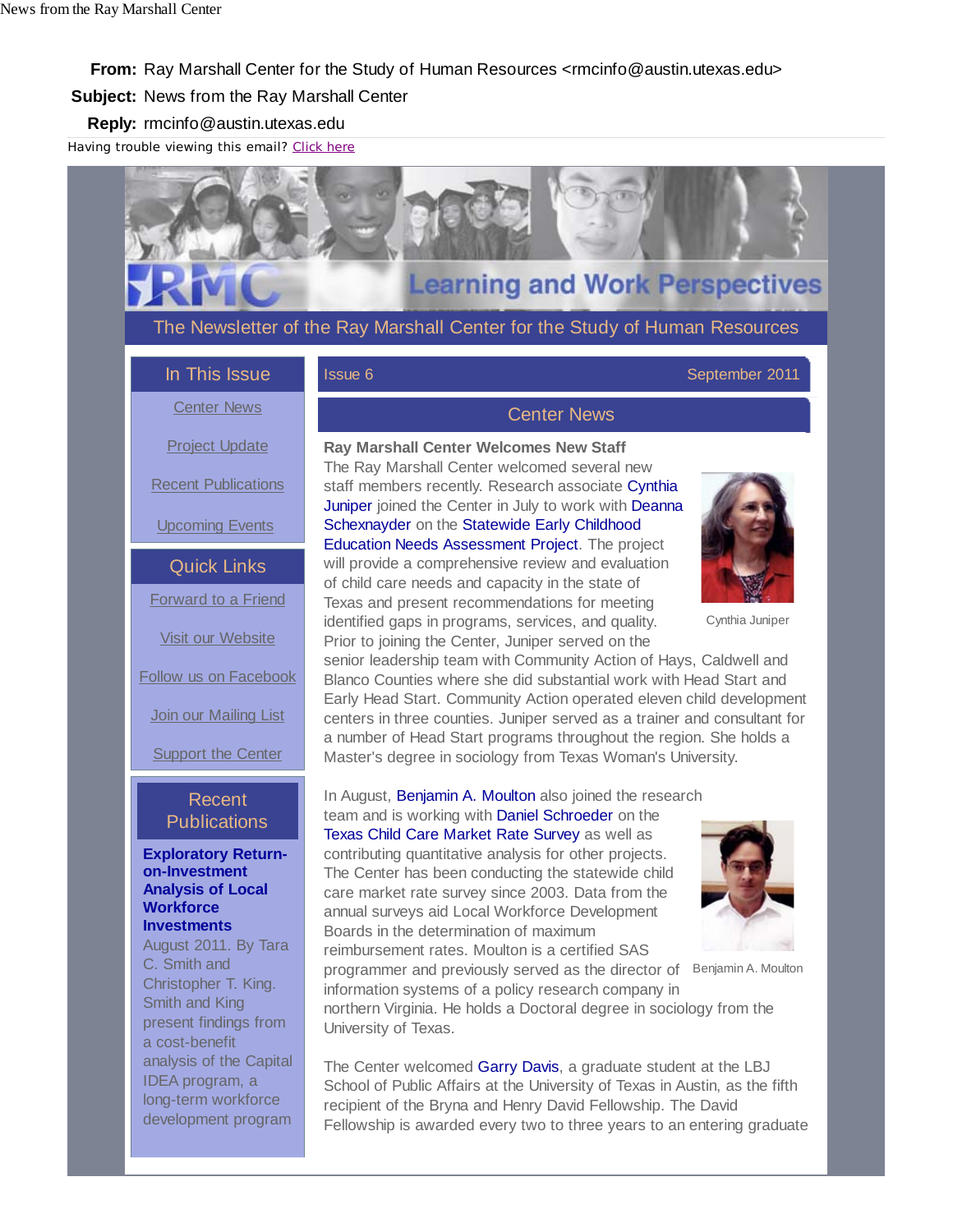operated by Travis County. The authors also provide a related Research Brief.

# **The Use of Market**

**Mechanisms** 2011. By Christopher T. King and Burt S. Barnow. Chapter in *The Workforce Investment Act: Implementation Experiences and Evaluation Findings*, co-edited by Douglas J. Besharov and Phoebe H. Cottingham. The W. E. Upjohn Institute for **Employment** Research. King and Barnow present key results concerning market and market-like mechanisms in the delivery of workforce services in the US.

#### **Strategically Positioning Goodwill Industries of Central Texas**

June 2011. By Dan O' Shea and Christopher T. King. The authors assess current workforce efforts at Goodwill Industries of Central Texas (GICT) and identify viable options for adjusting, expanding, or introducing new elements to the current programs and services.

**Non-Custodial Parents Choices Establishment and PEER Pilots:**

student at the LBJ School. Davis is working as a graduate research assistant on the Central Texas Student Futures Project, an ongoing regional initiative started in 2004 that documents and analyzes education and employment outcomes for high school graduates in eleven Central Texas school districts. Davis previously served as teaching fellow at Citizen Schools, a nonprofit organization that works in education reform. He holds a Bachelor of Science degree in communication studies from the University



Garry Davis

of Texas and expects to complete his Master of Public Affairs in May 2013.

## **Center Announces Staff Changes and Conducts Search for Associate Director**

Dr. Robert W. Glover, prominent research scientist at the Ray Marshall Center for the Study of Human Resources, has assumed the role of interim associate director, filling the position previously held by Deanna Schexnayder. Schexnayder, who still holds her senior research scientist title with the Center, is now serving as assistant dean for finance for the LBJ School of Public Affairs beginning earlier in June 2011. Balancing his new role with his current role as research scientist, Glover will continue to work on major workforce development projects, as well as oversee administrative matters and assist with the Central Texas Student Futures Project.

The Center has also promoted Susie Riley to senior grants and contracts specialist and Anthony Muñoz to desktop support specialist. Riley has been an integral member of the administration team and has contributed greatly to the Center's smooth and efficient operations. Muñoz previously served part-time as a student IT technician and webmaster. He came on board as a full-time IT staff after graduating from the University of Texas earlier in May, where he holds a Bachelors degree in linguistics.

In other announcements, the Center is continuing the search for a permanent associate director. Qualified applicants are encouraged to apply. Candidates should have a doctoral degree in economics or a related social science area and at least ten years experience. Applications are available online at the University of Texas' Human Resources' website at this link.

#### **Researchers Discuss Dual Generation Strategies**

Dr. Chris King, director of the Ray Marshall Center, and Northwestern University's Lindsay Chase-Lansdale made a presentation of the lessons learned from the CareerAdvance® project at a dual generation policy conference convened by the Annie E. Casey Foundation in Baltimore on June 29. The Ray Marshall Center, in collaboration with Community Action Program (CAP) of Tulsa County, worked with a multidisciplinary team of partners to launch CareerAdvance® in July 2008 to help low-skilled low-income parents of children served by Head Start and Early Head Start achieve long-term economic self-sufficiency by providing workforce training and skills certification in industries with career earnings potential. CAP Tulsa is a non-profit agency that works to break the cycle of poverty by providing targeted programs and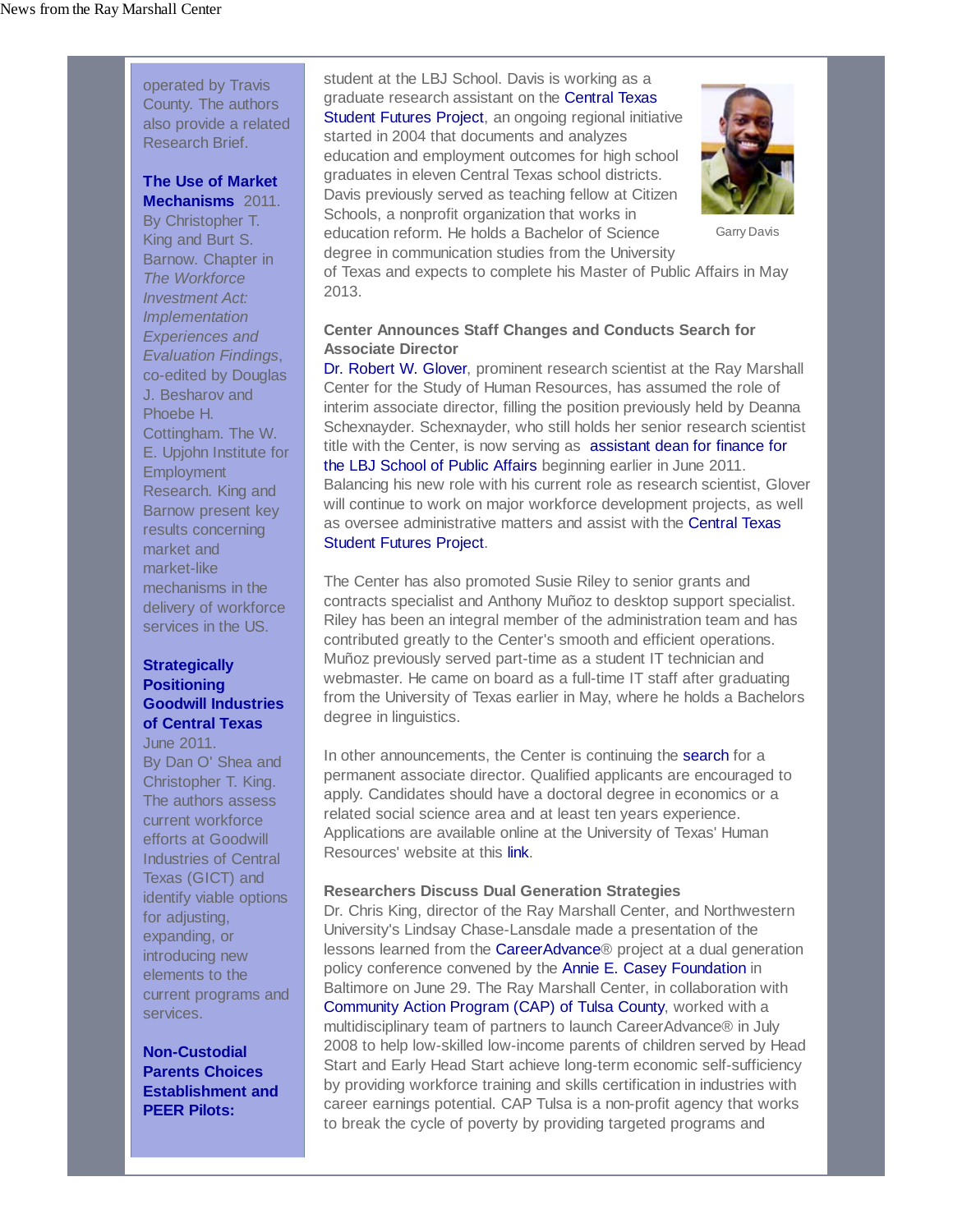## **Preliminary Impact Reports**

May 2011. By Daniel Schroeder and Amna Khan. The authors present findings on the early impacts of two non-custodial parents (NCP) pilot programs: NCP Choices-EP and PEER pilots.

#### **Early**

**Implementation of the American Recovery and Reinvestment Act: Workforce Development and Unemployment Insurance Provisions Interim Report** April 2011. This report contains work by Christopher T. King, Tara C. Smith and Dan O'Shea. Researchers measured progress and challenges from multiple states in implementing the workforce and UI provisions of the Recovery Act.

#### **Rapid Employment Model Evaluation - 2011 Update**

April 2011. By Tara C. Smith, Christopher T. King, and Daniel G. Schroeder. This report is the fourth in a series of evaluations of the Rapid Employment Model, Travis County's workforce development demonstration.

services for low-income Americans living in Tulsa County. In contrast to other workforce development programs, CareerAdvance® combines sector-based skills training and adult education program, currently focusing on jobs in the health sector, with counseling and other supportive services to help parents achieve high career potential employment.

In September, the Casey Foundation convened a two-day meeting and visit to CAP Tulsa. King attended the meeting on behalf of the Ray Marshall Center and other participants included foundation representatives, education and social services practitioners, and social policy researchers. On the first day, meeting organizers provided an overview CareerAdvance® and other CAP Tulsa programs. The next day, meeting participants discussed current investments in and lessons learned from dual generation programs. Other key topics included strategies for scaling up dual generation programs and for improving program efficiency and long-term sustainability. In October, the Ray Marshall Center, along with the Foundation for Child Development and the Aspen Institute's Ascend Program, will host a dual generation policy convening in Washington D.C.

#### **Center Contributes Workforce Research in Nation's Capital**

Over the summer, Washington D.C. hosted several events on workforce policy. The Ray Marshall Center shared its research on workforce effectiveness at many of these discussions. In April, Ray Uhalde, vice president for workforce/education policy at Jobs for the Future, gave a congressional testimony to support the reauthorization of the Workforce Investment Act (WIA). The testimony cited work by Drs. Chris King, Daniel Schroeder and other Center researchers that affirmed WIA's positive outcomes for both job seekers and employers.



Sec. Marshall (left) speaking with fellow panelist Roberts T. Jones, former Asst. Sec. of Labor and paper on workforce member of the Ray Marshall Center Advisory Committee. Photo courtesy of CLASP.

In May, former U.S. secretary of labor Dr. Ray Marshall participated in a panel convened by the Center for Law and Social Policy (CLASP) titled "Developing America's Workforce: Learning from 40 Years of Policy and Practice to Inform the Next Generation."

Secretary Marshall discussed a effectiveness that heavily drew from the Center's research.

Subsequently on June 20, Dr. Chris King met with staff from the Joint

Economic Committee to give a briefing about the Center's research findings on workforce effectiveness. The following day, King participated in a policy roundtable hosted by Georgetown's Center on Poverty, Inequality and Public Policy. The roundtable, entitled

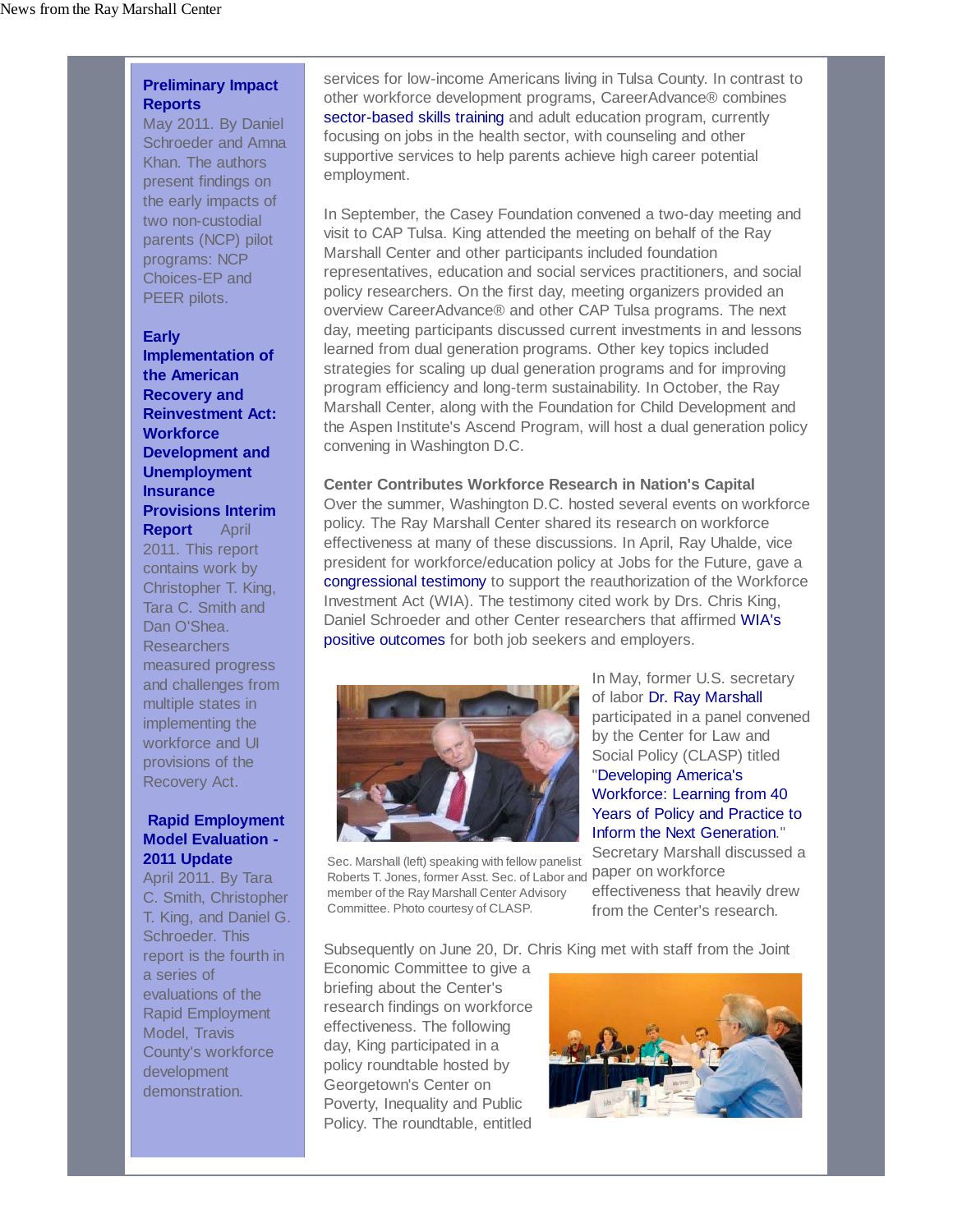#### **Local Investments in Workforce Development: 2011 Evaluation Update**

April 2011. By Tara C. Smith, Christopher T. King, and Daniel G. Schroeder. The authors evaluate workforce development services provided through seven locally-funded nonprofits in Travis County, Texas.

# Upcoming Events

## **Oct 13-14: Dual Generation**

**Policy Meeting**, convened by the Ray

Marshall Center, Foundation for Child Development, and Aspen Institute ASCEND, Washington D.C.

#### **Nov 1: "Putting Working Families First"**,

hosted by the Economic Policy Institute in honor of its 25th Anniversary, Washington D.C.

#### **Nov 3-5: 2011 APPAM Fall Research Conference**

hosted by the Association for Public Policy Analysis and Management, Washington D.C.

# "The Future of Policy Innovation in a Changing Environment,"

brought together practitioners,

Dr. King, right, presenting at roundtable. Photo courtesy of Georgetown Law.

researchers and policy experts to discuss the effectiveness of state innovations in workforce policy and practices and explored strategies for the potential continuation of these and other innovations in the current economic and political environment.

**Tara Smith Shares Workforce Research at TACAA Conference** Center research associate Tara C. Smith made a presentation titled "Employment Issues and Services for Clients" at the 2011 Texas Association of Community Action Agencies (TACAA) Conference May 26 in Austin. TACAA is a private non-profit corporation formed in 1968 comprising several Community Action Agencies working to alleviate poverty in Texas. The organization's mission is to provide coordination, information and a unified voice for Community Action Agencies in advocacy, policy, legislative and programmatic issues, as well as hunger relief programs affecting families. Conference attendance included members of TACAA, policy researchers and professionals.

**Chris King Presents New Data from Student Futures Project** The Central Texas Student Futures Project is a research initiative launched in 2004 between the Ray Marshall Center, the Greater Austin Chamber of Commerce, TG, and eleven Central Texas independent school districts (ISDs). The project seeks to document and analyze the progress of Central Texas high school students as they move onto colleges and careers. The project combines surveys from high school seniors and linked administrative records in order to improve policy, feedback, and program alignment for Central Texas ISDs in helping students achieve success in higher education and the workplace. The Center has added new data from 2010 and presented these findings at various conferences in Austin earlier this summer. On April 26, Dr. Chris King made a presentation titled "Keeping Austin Weird...or At Least Highly Educated: Results from the Student Futures Project" to members of the University of Texas' Quest Program, a continuing education and learning program in Austin. King also presented research findings to the Austin College Access Network meeting held at St. Edward's University on June 23.

# Project Update

**Ray Marshall Center Works with Texas Early Learning Council to Conduct Statewide Early Childhood Education Needs Assessment** The Ray Marshall Center has begun a new project with the Texas Early Learning Council to conduct a statewide needs assessment of early childcare and education programs. Deanna Schexnayder, senior research scientist at the Center and assistant dean for finance at the LBJ School of Public Affairs, is the principal investigator of the one-year project that began on June 1. Center researcher Cynthia Juniper has also joined the project. The project has several objectives, among which includes: a comprehensive needs assessment analyzing Texas' early childhood education and school-age care system; analyses of current